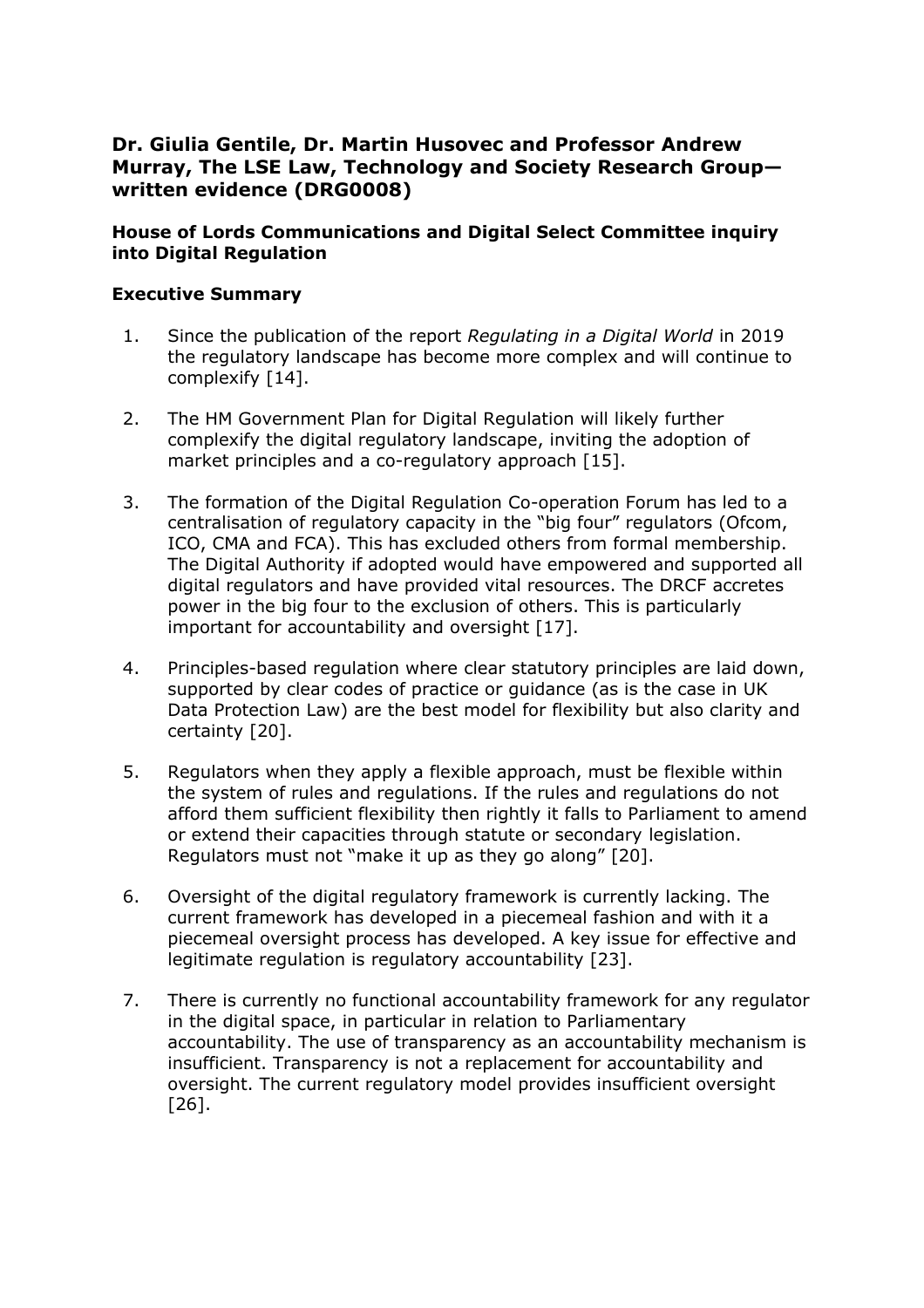- 8. The Digital Authority offers a uniquely inclusive approach which provides a place at the table for all regulators, large or small, statutory or nonstatutory [27].
- 9. The Digital Authority would meet current accountability and oversight problems. By creating a robust oversight and reporting framework which includes quarterly reporting and oversight by a joint committee on digital regulation [28].
- 10. The Digital Authority has characteristics that the DRCF does not and in its current form cannot have. It is open and inclusive, accountable, legitimate, capacity building, international, flexible and adaptable. If the UK were to take the positive step to create the Digital Authority it could provide global leadership in regulatory co-operation. We could see a London effect similar to the oft-reported Brussels effect [31-32].
- 11. Examples of effective international regulatory cooperation are provided by the international financial and competition law sectors, and the European Data Protection Board (EDPB) [35].
- 12. Currently there are in the UK no international horizon scanning programme similar to that of the EDPB. A Digital Authority would facilitate the completion of tasks such as these, while enhancing regulatory coordination with international partners [43].

## **Background to the LSE Law, Technology and Society Research Group (LTS)**

13. The Law, Technology and Society group conducts world-leading research into the regulation of technology and its normative implications, including the legal, regulatory, policy and social implications of emerging technologies such as AI and ICT, biomedical and biotechnologies, distributed systems (including blockchain), FinTech, RegTech and LawTech. The LTS group is at the forefront of legal thought, regulatory and policy development and civil society. Our key interest is the interaction between legal, technological, and social perspectives, including issues of privacy and data protection, competition and markets, and ethics and governance. Our researchers do not only conduct academic research addressed to an academic audience. We engage with a wider community of regulators, policymakers, civil society groups and practitioners through multilateral processes. Our outputs include policy papers, briefings, evidence and consultancies. This submission has been prepared on behalf of the LTS group by Professor Andrew Murray LTS Group Director, Dr. Martin Husovec, and Dr. Giulia Gentile.

## **How well co-ordinated is digital regulation? How effective is the Digital Regulation Co-operation Forum?**

14. When this committee investigated the co-ordination of regulatory bodies active in the digital environment in its 2019 report *Regulating in a Digital World* it found that co-ordination was lacking.<sup>1</sup> We believe nothing has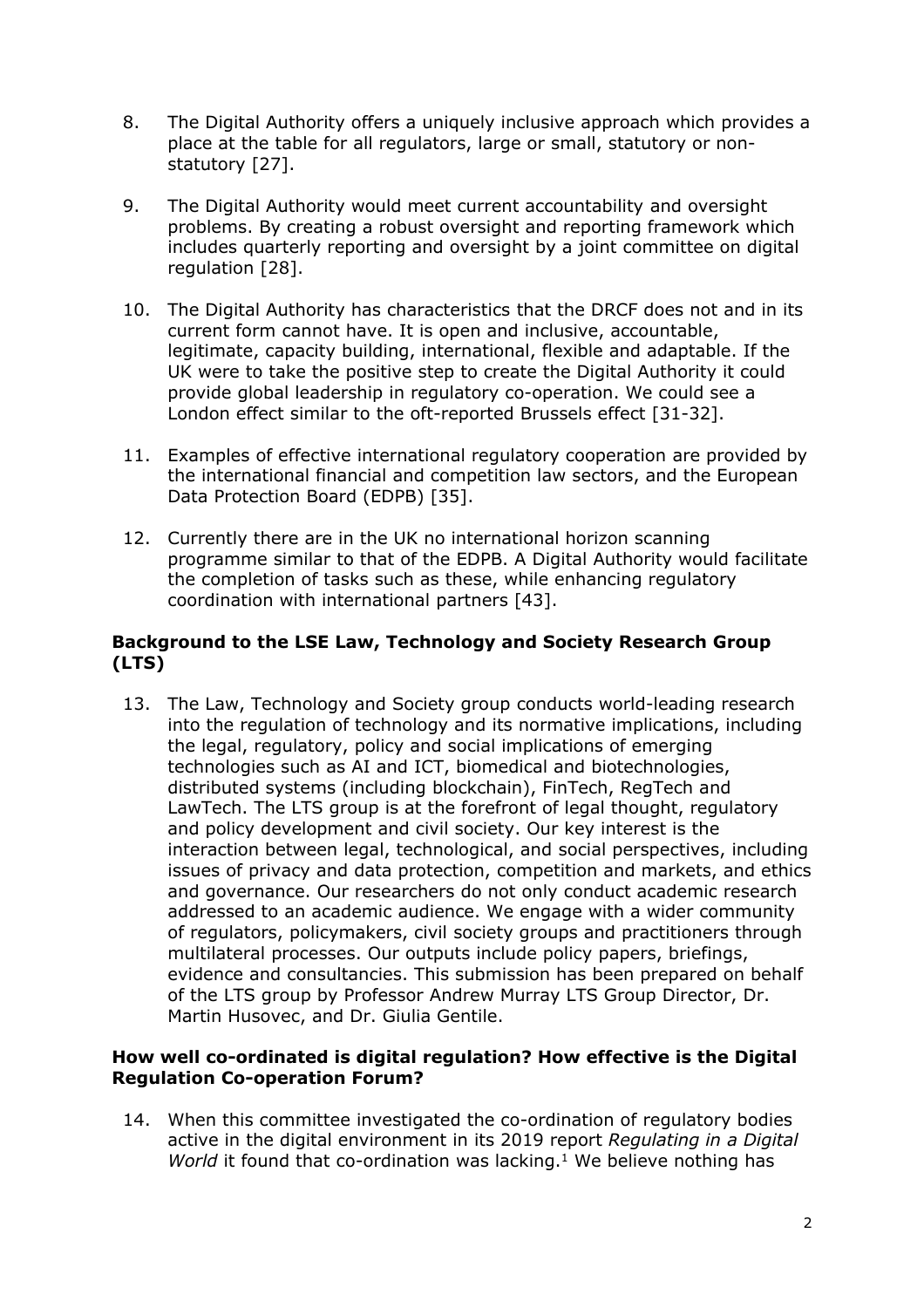changed in the two years since the report has come out. The regulatory landscape has, if anything, become more complex and will continue to complexify. Ofcom has been designated as the Online Safety Regulator<sup>2</sup> and must be assumed to be taking up this complex role in 2022 assuming the Online Safety Bill clears Parliament in accordance with its timetable. The Children's Code, or Age Appropriate Design Code,<sup>3</sup> has extended the role of the Information Commissioner's Office to be a principles-based regulator of children's activities (an area of clear overlap with the Children's Commissioner), while the recently published National AI Strategy, while recognising that the boundaries of AI risks and harms are grey, <sup>4</sup> plans to allow sector specific regulators to regulate the use of AI within their sector, while increasing the capacity of regulators to deploy AI to discharge their legal duties.<sup>5</sup>

- 15. Further in the HM Government Plan for Digital Regulation<sup>6</sup> the Government sets out to "drive prosperity through our regulation of digital technologies, while minimising harms to the economy, security and society." To achieve this the Green Paper seeks to embed principles of innovation, interconnection and internationalism by way of three embeds within the regulatory framework. The first is to embed innovation by "examining the case for a new mechanism so that policymakers factor in innovation-friendly measures when designing digital regulations" and "ensure new regulations are designed with systematic input from external experts and tech leaders". This will likely further complexify the digital regulatory landscape, inviting market principles and from our understanding of the phrase "ensure new regulations are designed with systematic input from external experts and tech leaders" to invite a coregulatory approach.<sup>7</sup> It is clear that in the period following the publication of the 2019 report *Regulating in a Digital World* the regulatory framework for the digital space has become more complex, with further fragmentation and overlap of regulatory capacities – see the ICO Children's Code and the role of the Children's Commissioner – and that with a complex multi-faceted strategy around digital, data and AI being proposed by HM Government this complexity will increase in coming years.
- 16. Against this backdrop one must consider the role of the Digital Regulation Co-operation Forum (DRCF). The DRCF was formed in July 2020 by the ICO, Ofcom and the CMA. In April 2021 the FCA joined. In March 2021 the DRCF published its first annual plan of work which included some of the key strategic needs identified in the report *Regulating in a Digital World*. 8

 $1$  At  $[233] - [234]$ .

<sup>2</sup> Draft Online Safety Bill, Part 4; Ofcom, *Ofcom to regulate harmful content online*, 15 December 2020.

<sup>3</sup> ICO, *Age appropriate design: a code of practice for online services*: [https://ico.org.uk/for](https://ico.org.uk/for-organisations/guide-to-data-protection/ico-codes-of-practice/age-appropriate-design-a-code-of-practice-for-online-services/)[organisations/guide-to-data-protection/ico-codes-of-practice/age-appropriate-design-a](https://ico.org.uk/for-organisations/guide-to-data-protection/ico-codes-of-practice/age-appropriate-design-a-code-of-practice-for-online-services/)[code-of-practice-for-online-services/](https://ico.org.uk/for-organisations/guide-to-data-protection/ico-codes-of-practice/age-appropriate-design-a-code-of-practice-for-online-services/)

<sup>4</sup> HM Government, *National AI Strategy* (Cmnd 525) September 2021, 51.

 $5$  Ibid, 54.<br>6 Digital R

<sup>6</sup> *Digital Regulation: Driving growth and unlocking innovation*, 6 July 2021.

<sup>7</sup> See Department for Business, Energy and Industrial Strategy, *Designing Self- and Coregulation Initiatives: Evidence On best practices*, BEIS Research Paper Number 2019/025.

<sup>&</sup>lt;sup>8</sup> They include "coherent regulatory outcomes where different regulations overlap",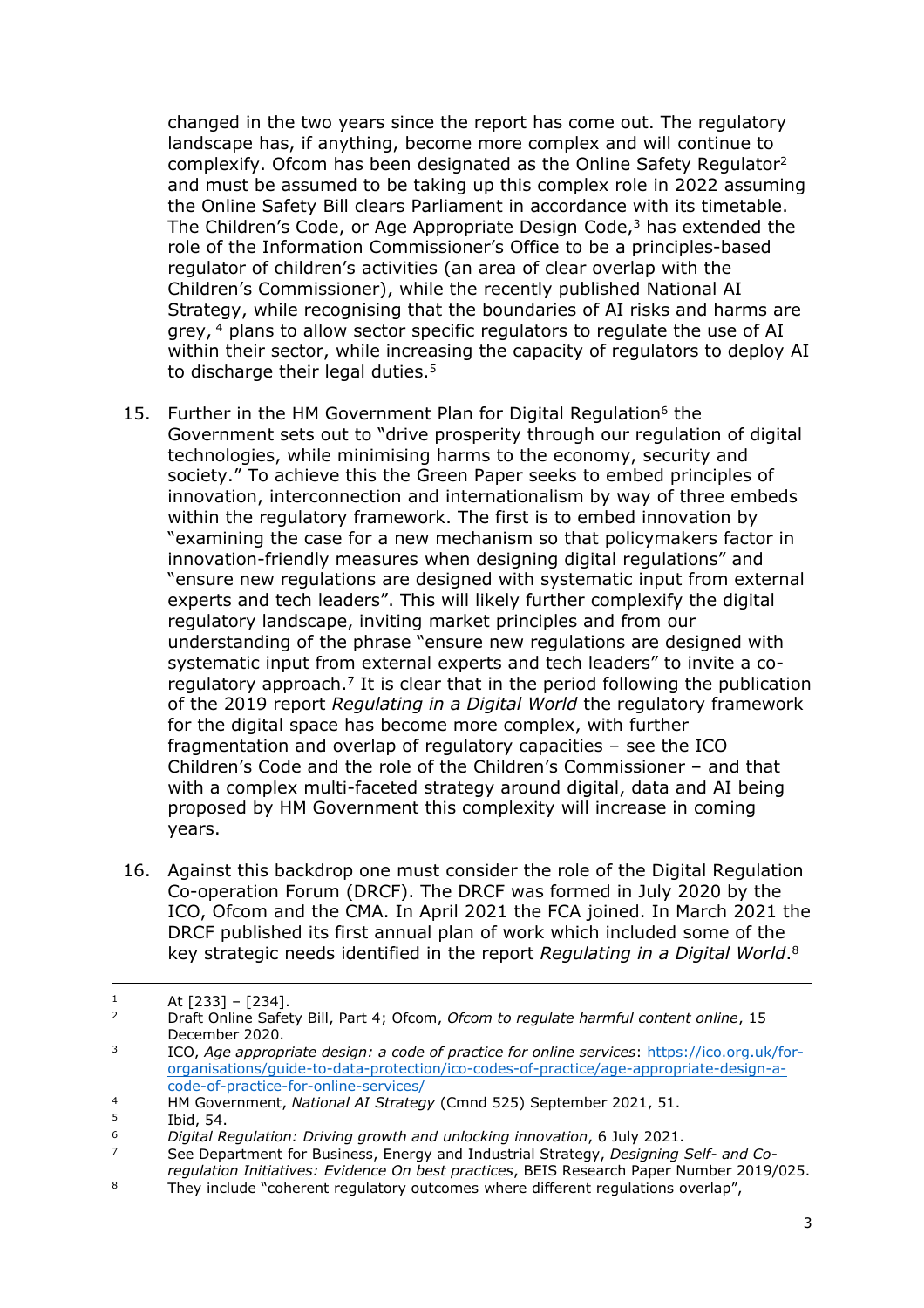The plan of work though reveals one of the vital shortcomings of the DRCF when compared to the previously proposed Digital Authority. In discussing regulatory co-ordination, the plan of work given as example: "the ICO's Age Appropriate Design Code and Ofcom's approach to regulating videosharing platforms." This fails to account for the role of the Children's Commissioner, who has a legal duty to promote and protect the rights of all children in England in accordance with the United Nations Convention on the Rights of the Child (UNCRC), the BBFC as the (admittedly moribund) Age Verification Regulator or the Advertising Standards Authority who have responsibility for the regulation of advertising to children.

17. This reveals a key distinction between the proposed Digital Authority and the DRCF. The DRCF is a non-statutory, informal group with no statutory powers or terms of reference. It has been formed by the four largest regulators in the digital sphere and in so doing has excluded all others from formal membership. The "big four" have crowded out all other digital policymakers including the Centre for Data Ethics and Innovation, the Alan Turing Institute, and regulators such as the Children's Commissioner, the BBFC, the ASA, the Gambling Commission and the Internet Watch Foundation. The Digital Authority was designed to be inclusive of all bodies active in regulation of the digital space, indeed it was designed to allow smaller regulators a voice at the table and to allow them to "level up" by supporting horizon scanning, providing resources and to be an interface with international regulators.<sup>9</sup> The Digital Authority if adopted would have empowered and supported all digital regulators and have provided vital resources. The DRCF accretes power in the big four to the exclusion of others.<sup>10</sup> This is particularly important for accountability and oversight discussed below.

#### **Do regulators have the powers and capabilities, including expertise, to keep pace with developments? What is the appropriate balance between giving regulators flexibility and providing clarity in legislation?**

18. The perennial problem for lawmakers is the balance between flexibility and certainty. The concept of legal or regulatory certainty is often equated with the rule of law. Lord Bingham in his celebrated book *The Rule of Law* required that "The law must be accessible and so far as possible intelligible, clear and predictable". He went on to require that "Questions of legal right and liability should ordinarily be resolved by the application of the law and not the exercise of discretion". These both speak clearly to

<sup>&</sup>quot;develop[ing] practical ways of sharing knowledge, expertise, capabilities and resources", and "joint public documents and engagement with stakeholders". See Competition and Markets Authority, *Digital Regulation Cooperation Forum: Plan of work for 2021 to 2022*, 10 March 2021.

<sup>9</sup> *Regulating in a Digital World,* [238].

We note and acknowledge that the DRCF annual plan of work records that "We welcome engagement and are actively facilitating broader cooperation and coordination beyond DRCF…we will work closely with the ASA, Prudential Regulation Authority (PRA), Payment Systems Regulator (PSR), the Intellectual Property Office (IPO), the Gambling Commission and other agencies as appropriate." However, we note that the consultation and participation of other regulators is at the discretion of the four DRCF members and that the level of engagement is not specified or guaranteed.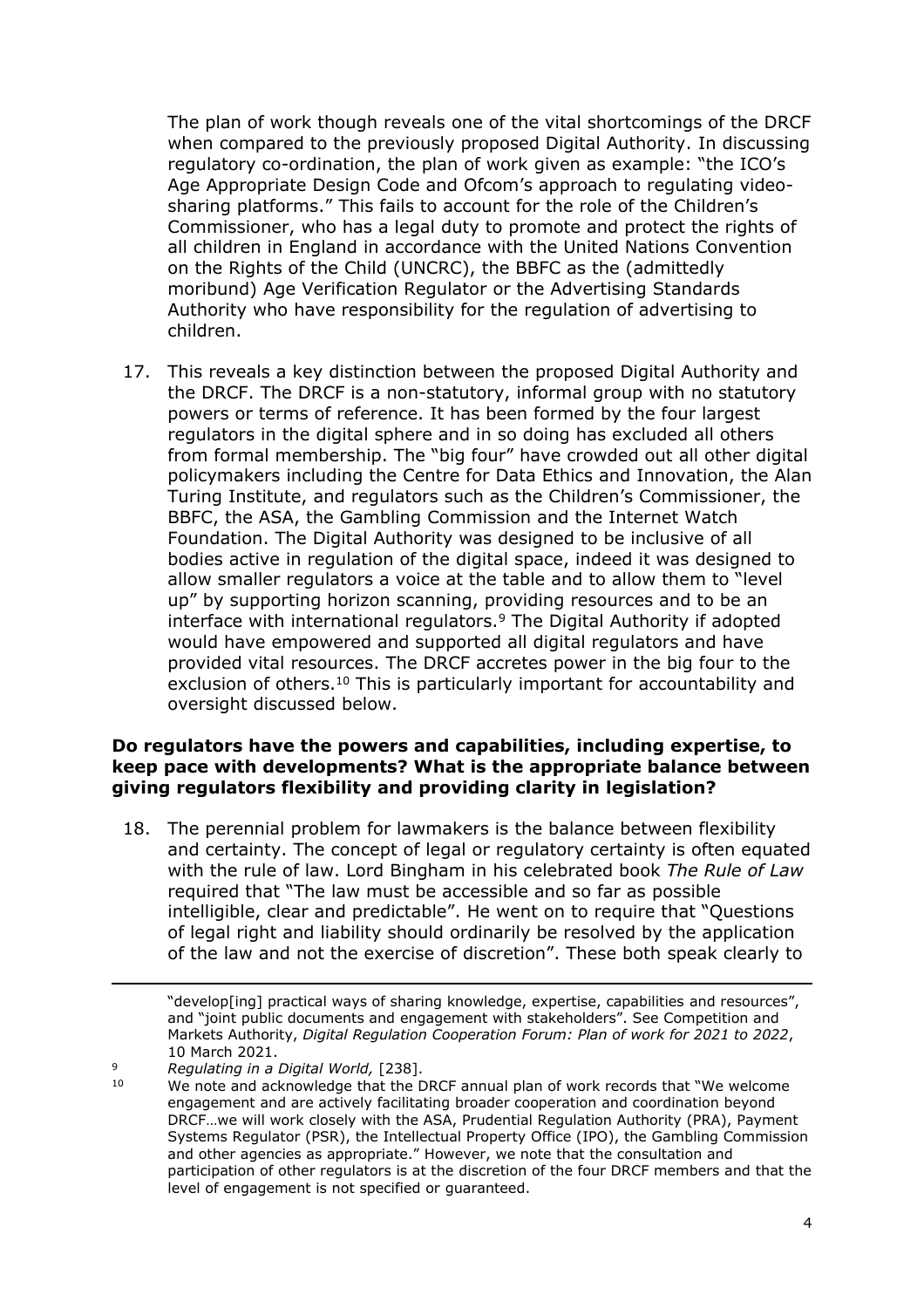certainty of laws and their application. However, Lord Mance in his celebrated Oxford Shrieval lecture in 2011 observed that "The infinite circumstances affecting human existence fit uneasily within straitjackets. Certainty can be pushed too far, and, if it is coupled with governmental suspicion of judicial discretion, it can lead to potential injustice."<sup>11</sup> He observed that "the law is not a science, as are physics and mathematics, judges have an important interpretive role even in relation to legislation and an essential developmental role in relation to the common law."<sup>12</sup>

- 19. The same is true of regulatory frameworks: there is a fine line to walk between what one might call rules and justice. As the German legal philosopher Gustav Radbruch observed: "The conflict between justice and legal certainty should be solved in such a manner that positive law should be considered supreme even if it is unjust or unreasonable unless the conflict between positive laws and justice reaches such an intolerable level that the statute – as 'incorrect law' – has to yield to justice."<sup>13</sup> Regulators should on this principle follow positive rules, be they statutory rules or local rules such as codes of practice or guidance unless the outcome would be unjust. Then discretionary flexibility should be allowed and applied. This is particularly problematic in fast moving arenas such as online digital content, where the environment and social norms can change very quickly.
- 20. We therefore propose that principles-based regulation where clear statutory principles are laid down, supported by clear codes of practice or guidance (as is the case in UK Data Protection Law) are the best model for flexibility but also clarity and certainty. The UK Data Protection framework is a very good model for other digital regulators offering the ICO both the certainty of rules and principles but also a degree of flexibility in interpreting and applying the rules. This model only works in the long term though with an effective horizon scanning programme and a programme of oversight and accountability. This is something that might be borrowed from the legal system into the regulatory system. As Lord Mance observes judges have an important interpretive and even developmental role in relation to the law, but they do not do this in a vacuum: "Precedent, consistency, analogy and above all an appreciation of the limits of the judicial as opposed to the legislative role all continue to serve as important controls or restraints."<sup>14</sup> The same must apply to regulators when they apply a flexible approach, they must be flexible within the system of rules and regulations and if the rules and regulations do not afford them sufficient flexibility then rightly it falls to Parliament to amend or extend their capacities through statute or secondary legislation. Regulators must not "make it up as they go along".
- 21. Moreover, flexibility allows regulators, or courts, to achieve better coherence of the legal framework. In an era when many challenges converge upon the same set of actors, they might inevitably require

<sup>11</sup> Lord Mance, *Should the law be certain?* The Oxford Shrieval lecture 2011, [13].

 $12$  Ibid [17].

<sup>13</sup> G. Radbruch, 'Gesetzliches Unrecht und übergesetzliches Recht', (1946) *Süddeutsche Juristenzeitung* 105, 107.

<sup>14</sup> Lord Mance, *Should the law be certain?* The Oxford Shrieval lecture 2011, [48].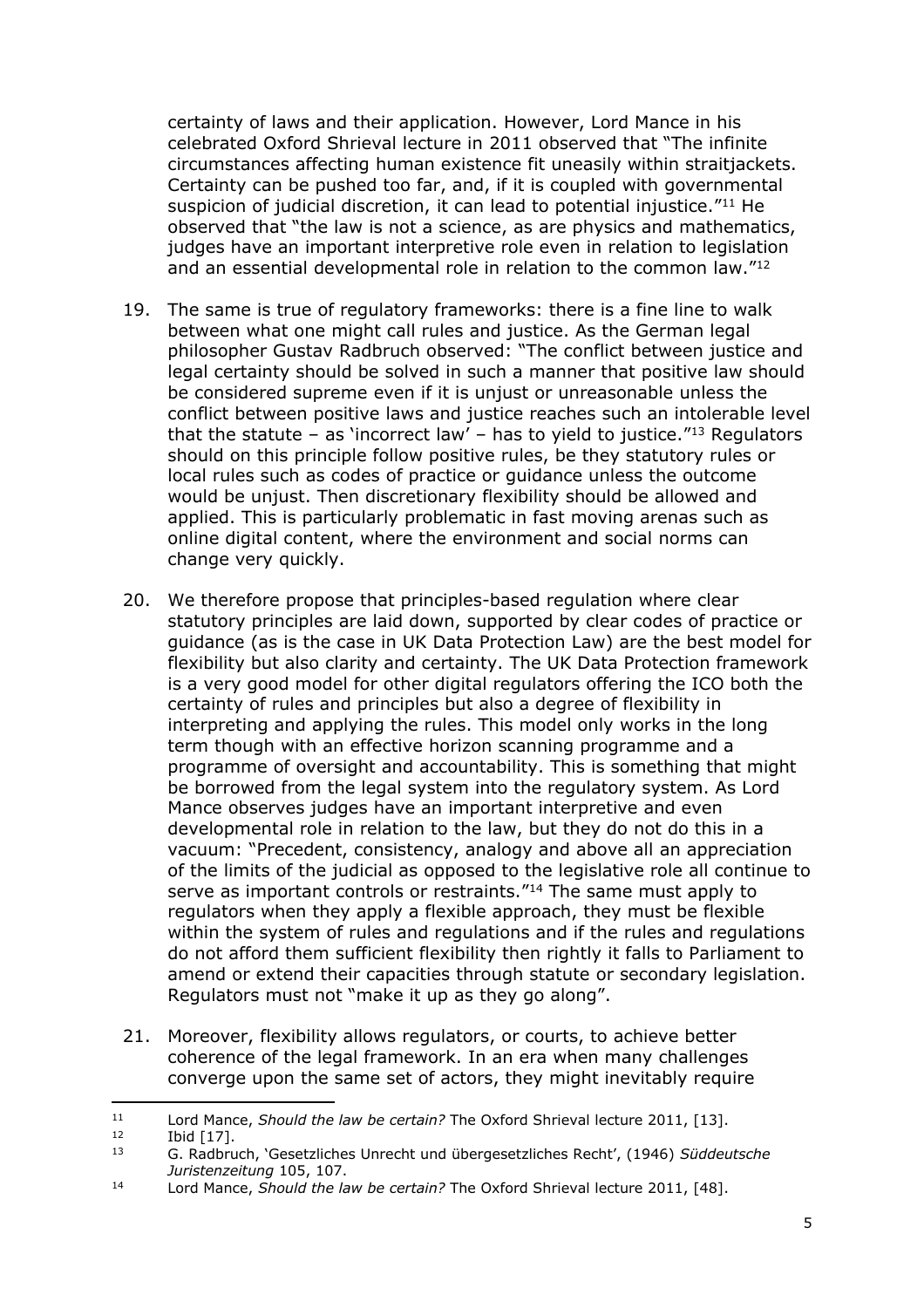contradictory actions (e.g. using encryption to protect the privacy of users and minimize its use to improve the protection of children). The openness of legislative design helps the regulators and courts to better reconcile such conflicting demands. In this sense, in the long run, the flexibility of various parts of the system improves the chances of coherence and thus the legal certainty of the legal system as a whole.

22. Excessive use of legal definitions and prescriptive legal standards not only affects the future-proof character of the legal design but also its ability to be coherent with other parts of the legal system. At the same time, the use of extremely vague terms, such as duty of care, in the context of heavy regulatory regimes, can be equally counter-productive and potentially vests too much power with the executive. Therefore, in a case where no predictable rules can be identified by the Parliament, it is always advisable to use more principle-based or similar approaches.<sup>15</sup>

## **How effective is parliamentary oversight of digital regulation?**

- 23. Oversight of the digital regulatory framework is currently lacking. The current framework has developed in a piecemeal fashion and with it a piecemeal oversight process has developed. A key issue for effective and legitimate regulation is regulatory accountability. Accountability is the duty to give account for one's actions to some other person or body and it is a vital factor in legitimacy of regulation and regulators. As Professor Roger Brownsword observed "Good (active) citizenship and political freedom imply an engagement between regulators and regulatees as to the purposes of the regulation. Unless the regulators' purposes are transparent, there can be no meaningful debate about the acceptability of the measures taken".<sup>16</sup> Or as recorded by Professor Colin Scott "the central problem of accountability arises from the delegation of authority to a wide range of public and some private actors, through legislation, contracts or other means".<sup>17</sup>
- 24. With the rise of the regulatory state a variety of regulatory functions have been settled on both statutory (such as Ofcom and ICO) and nonstatutory (such as ASA and IPSO) regulators. It is vital for accountability that to quote E.L Normanton these regulators have "a liability to reveal, to explain, and to justify what one does; how one discharges responsibilities, financial or other, whose several origins may be political, constitutional, hierarchical or contractual."<sup>18</sup> The problem of accountability has developed as the scope and role of the regulatory state has correspondingly grown. With Parliamentary time limited and with Parliamentarians overstretched it has become a popular and simple solution for Government to create a statutory framework, or to recognise the role of a pre-existing non-

<sup>&</sup>lt;sup>15</sup> See the answer to the last question.

<sup>16</sup> R. Brownsword, 'Code, Control, and Choice: Why East is East and West is West', (2005) 25 *Legal Studies* 1, 15.

<sup>17</sup> C. Scott, 'Accountability in the Regulatory State', (2000) 27 *Journal of Law and Society* 38, 39.

<sup>18</sup> E.L Normanton, 'Public Accountability and Audit: A Reconnaissance' B. Smith and D.C. Hague (eds.), *The Dilemma of Accountability in Modern Government: Independence Versus Control* (1971) 311.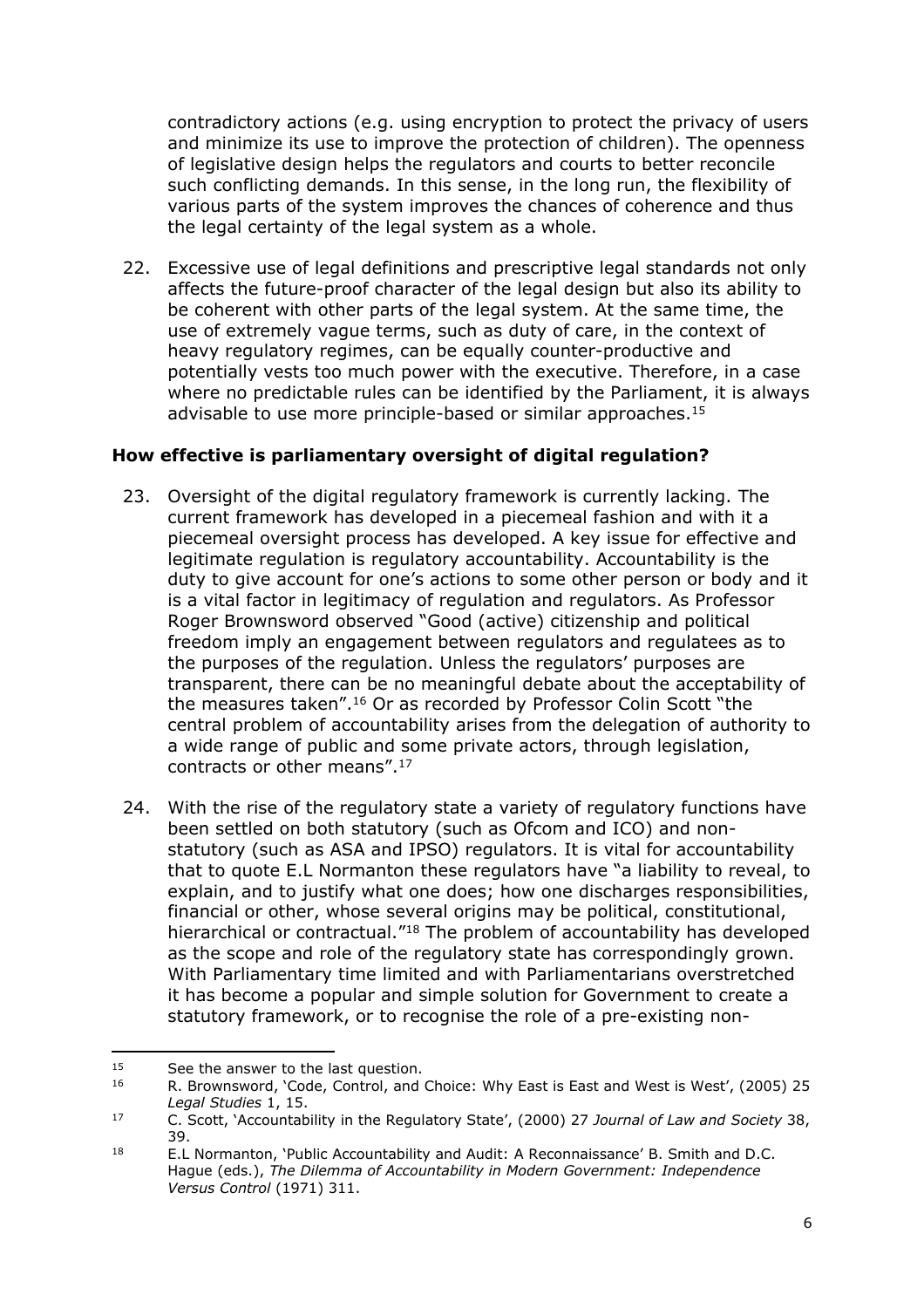statutory regulator, and then to leave the regulator to design and populate the regulatory and enforcement model with little public oversight or accountability. As a result, a number of mega-regulators have developed. The Ofcom Annual Report for 2004/05 (its first full year of operation) revealed "753 staff and 30 secondees from the DTI as of 31 March 2005".<sup>19</sup> In the most recent (2020/21) Report that number had increased to "992 full time equivalents",<sup>20</sup> an increase of over 26% in sixteen years, and with plans to employ around 300 additional staff to meet its Online Safety Regulator role<sup>21</sup> this would see an overall growth in FTE terms of around 65% since its formation in 2003with little oversight of this expansion of staff, budget or role.

25. Ofcom is not unusual in this sense. As the regulatory environment becomes more complex a better funded, better equipped and better staffed regulator is essential. But these regulators are seeing their reach and scope extended, such as the ICO with the Age Appropriate Design code, without equivalent oversight and accountability requirements. The concern that Parliamentary oversight would be lost was discussed at the point of Ofcom's creation with concern raised as to whether there was sufficient oversight of Ofcom.<sup>22</sup> At the time it was noted that "Ofcom would welcome structured accountability to both Houses of Parliament"<sup>23</sup> however although Ofcom is accountable to Parliament, this is a light touch form of regulation.<sup>24</sup>

> Ofcom is responsible for providing Parliament (including its Select Committees) with such information as may be requested concerning its policy decisions and actions. Ofcom is under a specific duty to present its annual report to the Secretary of State, who then lays it before Parliament. Ofcom may be required to give evidence to Select Committees of Parliament and to the Parliamentary Accounts Committee. Accounts are subject to audit by the National Audit Office. A copy of the statement of accounts must be sent to the Secretary of State and to the Comptroller and Auditor General.

26. When we examine this, we find Ofcom has a duty to supply information which is not dissimilar to that expected of private actors who are called to appear in evidence before Committees. It has a duty to lay its Annual Report before Parliament but this is a description of its actions not a discussion of policy or regulatory strategy. Similarly, an audit of accounts is a value for money exercise not an oversight or accountability exercise. Again, we do not mean to single out Ofcom, this is a systemic problem of regulatory accountability and in particular accountability to Parliament.

<sup>19</sup> Ofcom, *Annual Report 2004/5*, 8.

<sup>20</sup> Ofcom, *Annual Report 2020/21*, 56.

<sup>21</sup> C. Moloney, 'TV regulator Ofcom hires 300 staff to take on social media' *The Times* 3 July 2021.

<sup>&</sup>lt;sup>22</sup> Memorandum by the Office of Communications to the Select Committee on Constitution, April 2003 at [6.5] – [6.8]. <https://publications.parliament.uk/pa/ld200304/ldselect/ldconst/68/3121711.htm>

 $\frac{23}{24}$  Ibid  $\boxed{6.9}$ .

<sup>24</sup> Ofcom, *Code of conduct for: Ofcom Board* March 2019 [2.1].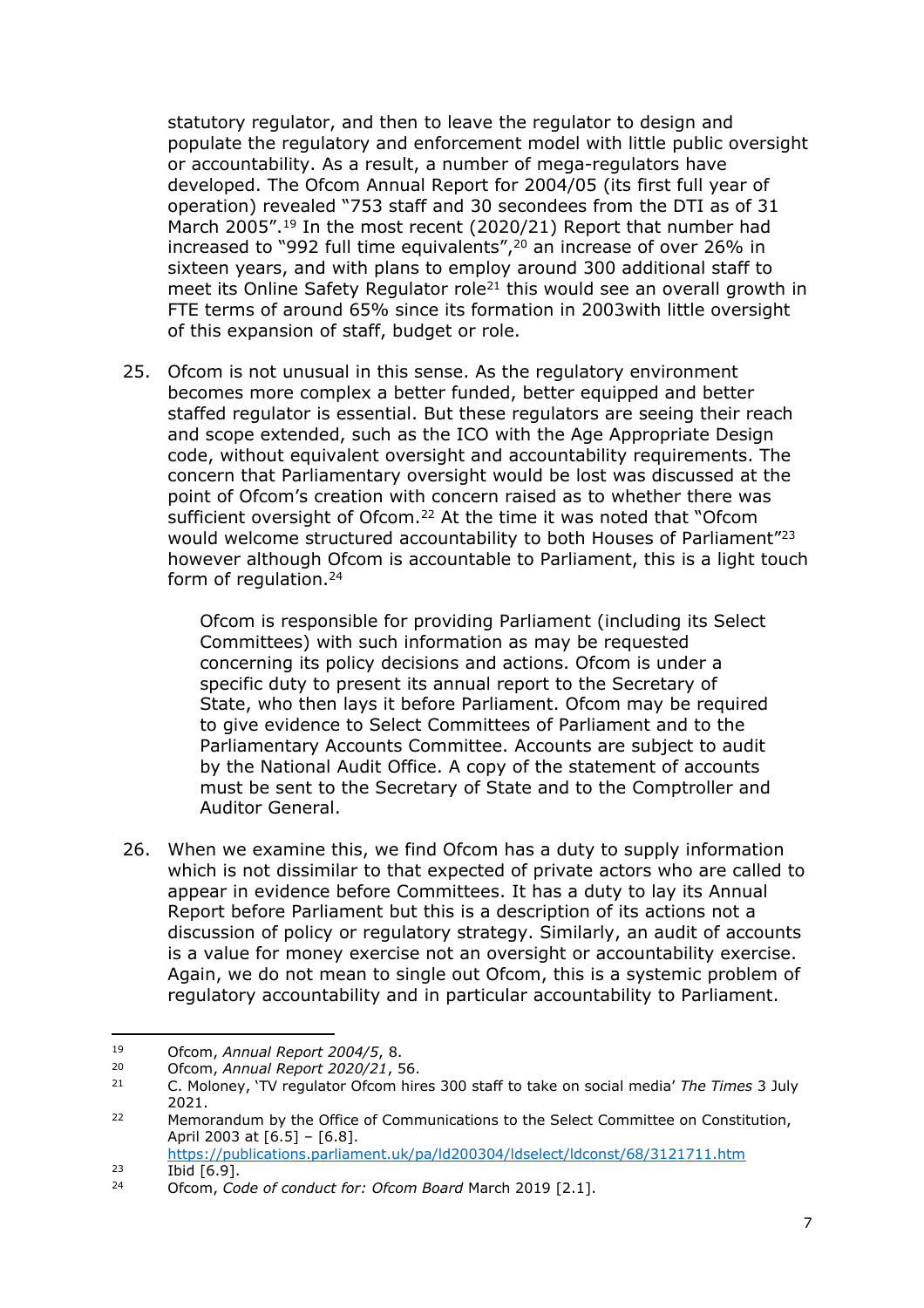There is simply no functional accountability framework for any regulator in the digital space, in particular in relation to Parliamentary accountability. This is not to underestimate the transparency these regulators provide through policy statements, position papers, annual reports and other transparency tools. Transparency is though not in of itself a replacement for accountability and oversight. The current model provides insufficient oversight.

## **What is your view of the Committee's proposal in** *Regulating in a digital world* **for a 'Digital Authority', overseen by a joint committee of Parliament?**

- 27. The Digital Authority proposal would in our view solve a number of the problems we have identified in our evidence and would provide an effective oversight model. Firstly, in relation to co-operation and participation we note that at paragraph 242 of the report *Regulating in a Digital World* it was proposed that "The Digital Authority should be politically impartial and independent of the Government. Its board should consist of chief executives of relevant regulators with independent nonexecutives." This is a uniquely inclusive approach which offers a place at the table for all regulators, large or small, statutory or non-statutory. The Digital Authority offered a scalable solution where membership could be reviewed and amended as developments required. This is very different from the DRCF or the recently announced Dutch Digital Regulator Cooperation Platform,<sup>25</sup> where membership is by invite of other regulators rather than in the management of an independent chair.
- 28. Secondly the Digital Authority model would meet the accountability and oversight problems. By creating a robust oversight and reporting framework at paragraph 244 which includes quarterly reporting and oversight by a joint committee on digital regulation a clear reporting and oversight model is developed. This would bring not only as the Report recognised, "a new consistency and urgency to regulation" but also a renewed and reinvigorated legitimacy to the actions of regulators in this area both statutory and non-statutory. By pairing this oversight and accountability model with the horizon scanning role the Digital Authority would be imbued with, would give regulators the possibility of an open dialogue with Parliament and with Government. This would be better than the current model where regulators compete for resources, responsibility and where they lobby for changes in their role in a non-transparent fashion.
- 29. Thirdly the specific functions of the Digital Authority to provide a pool of expert investigators; to liaise with European and international bodies; to raise awareness of issues connected to the digital world among the public; to engage with the tech sector; and to continually assess regulation in the digital world would allow smaller or slightly less digitally focused regulators to level up by allowing them access to data and resources that are currently only available to the "big four" regulators. Whereas the

<sup>25</sup> See [https://autoriteitpersoonsgegevens.nl/nl/nieuws/nederlandse-toezichthouders](https://autoriteitpersoonsgegevens.nl/nl/nieuws/nederlandse-toezichthouders-versterken-toezicht-op-digitale-activiteiten-door-meer-samenwerking)[versterken-toezicht-op-digitale-activiteiten-door-meer-samenwerking.](https://autoriteitpersoonsgegevens.nl/nl/nieuws/nederlandse-toezichthouders-versterken-toezicht-op-digitale-activiteiten-door-meer-samenwerking)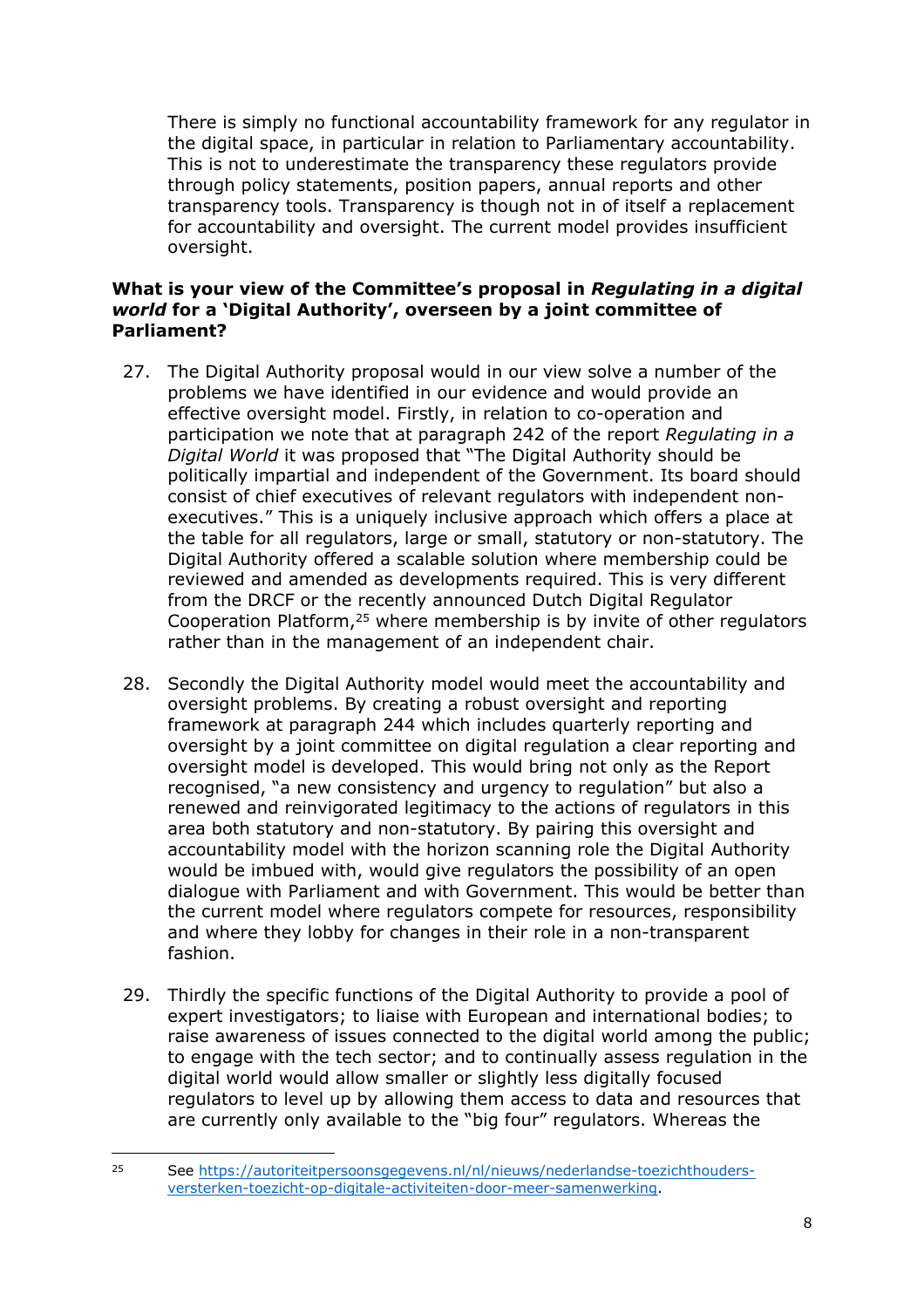DRCF accretes resources and influence to the centre the Digital Authority would have democratised internet and digital sphere regulation.

- 30. Finally, the horizon scanning function of the Digital Authority would be beneficial for regulators, Parliament, and the public. Currently there is a discrete set of horizon scanning programmes from among others the Centre for Data Ethics and Innovation, the Alan Turing Institute and the DRCF who have made horizon scanning part of the 2021/22 work plan. Each of these exercises operates separately and from different institutional perspectives – ethically, technically and regulatory. The regulatory horizon scanning done by DRCF also narrowly excludes a number of related regulators such as IPSO or the Gambling Commission (except by invitation). This suggests the horizon scanning exercise is as fragmented as the regulatory landscape. The problem with this is, as was noted by Jamie Bartlett, then of Demos, in his evidence to the original inquiry "it [is] very easy to pass very bad laws about how the internet works now, not thinking about how it might work in future".<sup>26</sup> An example which one might draw from the Covid-19 pandemic is in digital remote healthcare. In 2019 the idea that a major challenge within the next two years might be seeing a doctor face to face or that health consultations with GPs would be digitally enabled with a "smart" triage system was remote. It is something we venture to suggest that would not be on the horizon scanning exercises of the ICO, Ofcom, FCA or CMA (the DRCF). The Digital Authority would have the capacity to recognise these risks and quickly onboard Public Health England in a way which the DRCF seems unable to do – coming as it does from a narrow view of regulatory horizon scanning.
- 31. The Digital Authority has characteristics that the DRCF does not and in its current form cannot have. It is open and inclusive, accountable, legitimate, capacity building, international, flexible and adaptable. Also, though the independent chair and its secretariat and proposed connections to Parliament and Government it has the possibility of effective policy making independent of politics (both Westminster politics and the politics of the regulators) and with its small pool of shared resource staff offers the possibility of shared capacity building and value for money.
- 32. If the UK were to take the positive step to create the Digital Authority it could provide global leadership in regulatory co-operation. We could see a London effect similar to the oft-reported Brussels effect.<sup>27</sup>

**How effectively do UK regulators co-operate with international partners? How could such co-operation be improved?**

<sup>26</sup> *Regulating in a Digital World,* [230].

<sup>27</sup> Anu Bradford, *The Brussels Effect: How the European Union Rules the World* (OUP, 2020).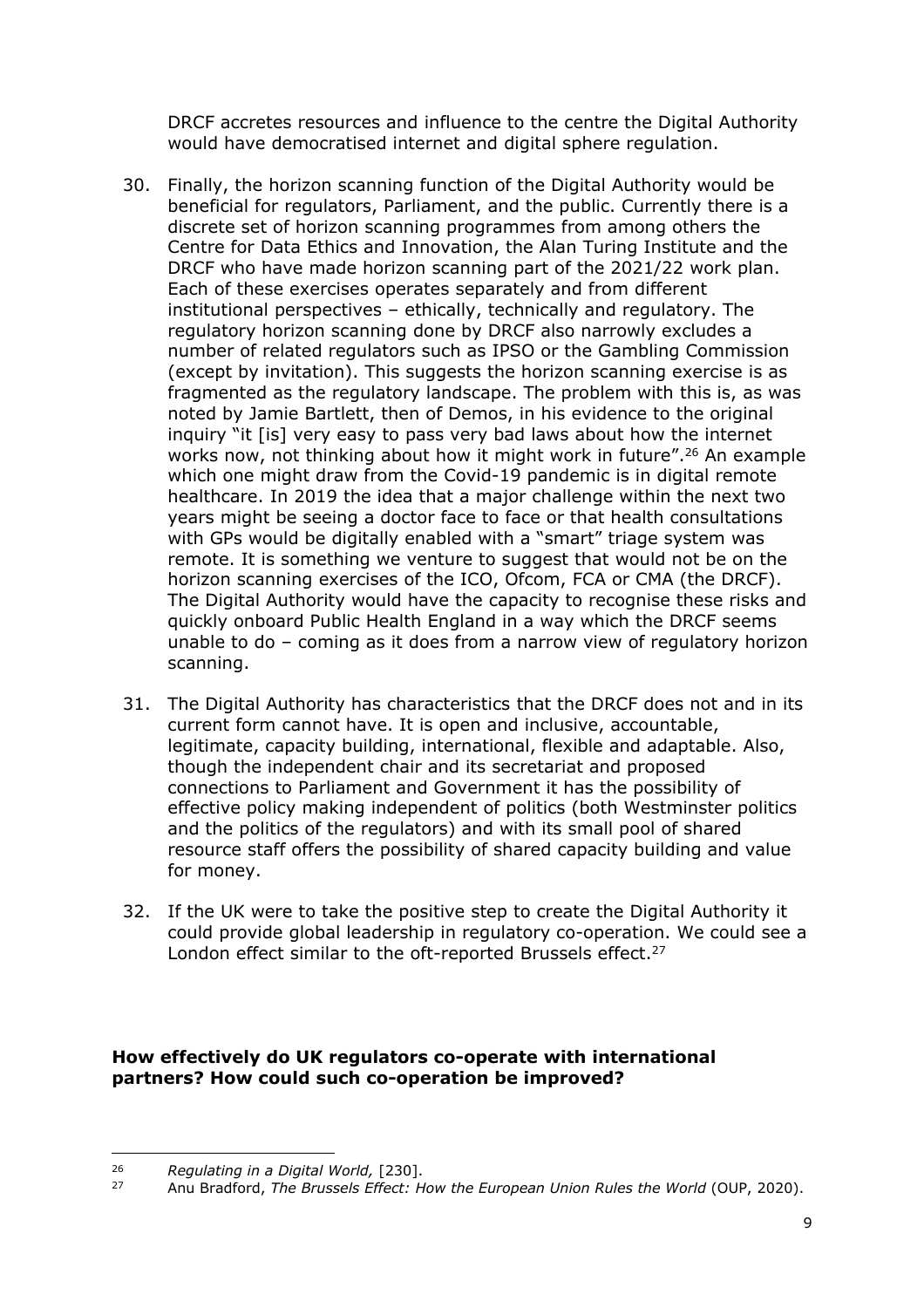- 33. There is no perfect formula to measure the effectiveness of international regulatory cooperation.<sup>28</sup> Yet, without an understanding of effectiveness, it is difficult to design useful, protective institutions and accordingly identify best cooperation practices. Effectiveness in international regulatory cooperation can be defined as the achievement of mutual assistance and support among regulatory bodies, which, in turn, should benefit from that very cooperation. Therefore, in these settings, effectiveness works as a multi-level concept, concerning both the individual/national (the advantages taken by an individual regulatory body) and collective/international governance (the benefits drawn from the group of regulators involved in the cooperation). Numerous case studies and the OECD<sup>29</sup> converge in highlighting four main benefits<sup>30</sup> of international regulatory cooperation: economic gains, progress in managing risks and externalities across borders, administrative efficiency and knowledge flow. Moreover, research has discussed the (adverse)  $implications of regulatory competition<sup>31</sup> while highlighting that cooperative$ regulatory strategies can lead to better enforcement.<sup>32</sup>
- 34. The literature on international relations and global administrative governance has identified several factors that facilitate effective international regulatory cooperation. Taking as a case study the intellectual property rights framework, Marney L. Cheek<sup>33</sup> observed that the uncoordinated regulatory action at the international level impacted effective law enforcement. She therefore proposed to tackle this issue by implementing enforcement networks and fostering coordinated policymaking in the international arena. Bernard Hoekman and Aaditya Matoo submitted that key actions to re-invigorate international regulatory cooperation in the field of services are, first, the creation of services knowledge platforms to bring together regulators, trade officials, and stakeholders to discuss services regulatory reform; second, the negotiation of an agreement among the international regulators to attain a certain level of protection. Focusing on international environmental law,

<sup>&</sup>lt;sup>28</sup> For an overview of various models of international regulatory cooperation, especially on the data sharing, see [https://theodi.org/article/what-types-of-international-regulatory](https://theodi.org/article/what-types-of-international-regulatory-cooperation-are-available-for-boosting-trust-in-cross-border-data-flows-for-global-trade/)[cooperation-are-available-for-boosting-trust-in-cross-border-data-flows-for-global-trade/.](https://theodi.org/article/what-types-of-international-regulatory-cooperation-are-available-for-boosting-trust-in-cross-border-data-flows-for-global-trade/) <sup>29</sup> See [https://www.oecd.org/gov/regulatory-policy/international-regulatory-cooperation](https://www.oecd.org/gov/regulatory-policy/international-regulatory-cooperation-policy-brief-2020.pdf)[policy-brief-2020.pdf](https://www.oecd.org/gov/regulatory-policy/international-regulatory-cooperation-policy-brief-2020.pdf).

<sup>30</sup> Existing scholarship acknowledges that there is paucity of data on the approach of countries' evaluations on the costs and the benefits of international regulatory cooperation. A virtuous example in this respect is New Zealand, where the Standing Order 389 requests the government departments in charge of concluding international treaties to prepare a National Interest Analysis. Components of this document are an outline on the reasons for New Zealand to become party to the Treaty, the Obligations that would be imposed on New Zealand as a result of the Treaty, the Costs of compliance and withdrawal procedures. See [https://read.oecd-ilibrary.org/governance/international-regulatory-co](https://read.oecd-ilibrary.org/governance/international-regulatory-co-operation/building-successful-international-regulatory-co-operation_9789264200463-6-en#page8)[operation/building-successful-international-regulatory-co-operation\\_9789264200463-6](https://read.oecd-ilibrary.org/governance/international-regulatory-co-operation/building-successful-international-regulatory-co-operation_9789264200463-6-en#page8) [en#page8](https://read.oecd-ilibrary.org/governance/international-regulatory-co-operation/building-successful-international-regulatory-co-operation_9789264200463-6-en#page8).

 $31$  Paul B. Stephan 'Regulatory cooperation and competition: the search for virtue' in George A Bermann, Matthias Herdegen & Peter L Lindseth, *Transatlantic Regulatory Cooperation: Legal Problems and Political Prospects* (OUP, 2001).

<sup>32</sup> John T Scholz, 'Cooperative Regulatory Enforcement and the Politics of Administrative Effectiveness' (1991) 85 *American Political Science Review* 115.

<sup>&</sup>lt;sup>33</sup> Marney L Cheek, 'The Limits of Informal regulatory Cooperation in International Affairs: A Review of the Global Intellectual Property Regime' (2001) 33 *George Washington International Law Review* 227, at 316.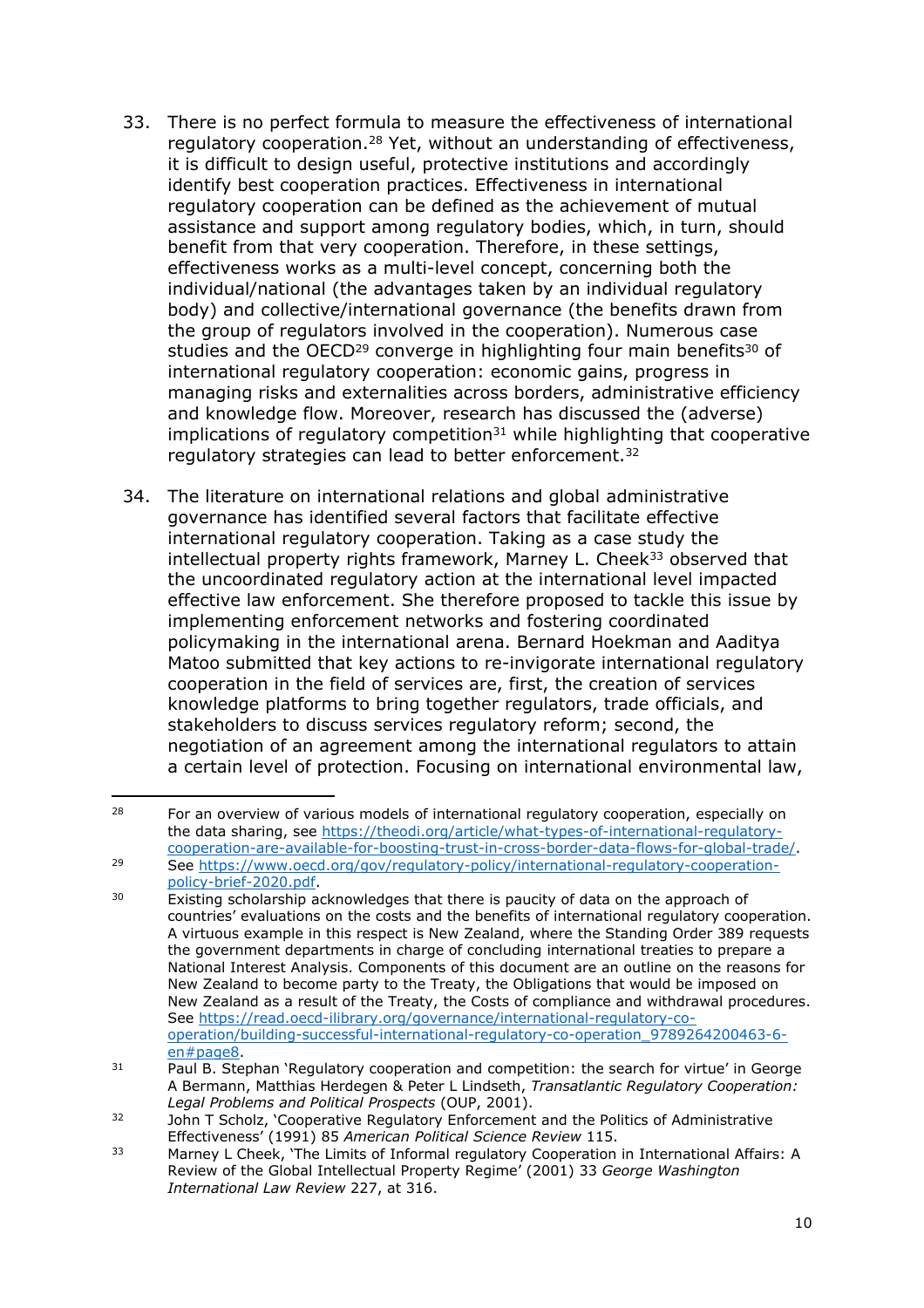Kal Raustiala<sup>34</sup> further suggested that the following elements enhance international regulatory cooperation: (a) 'architecture' as a regulatory strategy (i.e. embedding rules on international cooperation in national frameworks), (b) the power of non-state actors to promote compliance with regulatory rules, (c) the presence of systems for implementation review, (d) the costs of international regulatory competition and, finally, (e) the presence of non-binding rules which favour soft harmonisation over punishment for non-compliance. Additional factors contributing to effective international regulatory cooperation are the availability of human capital, trust<sup>35</sup> and good faith<sup>36</sup> among the regulators.

- 35. Virtuous examples<sup>37</sup> of effective international regulatory cooperation are provided by the international financial and competition law sectors, and the European Data Protection Board (EDPB). Starting with the financial sector, international regulatory cooperation is favoured by the presence of international harmonised standards,<sup>38</sup> coupled with monitoring, implementation review mechanisms, $39$  and consultation fora facilitating intra-regulatory discussion and exchange of best practices.<sup>40</sup> A plethora of international organisations dominate the field of international financial regulation, such as the Basel Committee, the International Organization of Security Commissions, the International Association of Insurance Supervisors and the International Monetary Fund. In particular, scholars converge in supporting the view that the Basel Committee is one of the most effective examples of international regulatory cooperation,<sup>41</sup> which successfully combines centralisation and soft harmonisation.
- 36. The Basel Committee is the primary global standard setter for the prudential regulation of banks and provides a forum for regular cooperation on banking supervisory matters. Its forty-five members comprise central banks and bank supervisors from 28 jurisdictions.<sup>42</sup> The works of this organisation are regulated by the Basel Committee Charter and are centred on the following activities: (a) facilitating the exchange of information among regulators, (b) sharing supervisory issues, approaches

<sup>34</sup> Kal Raustiala, 'Compliance &(and) Effectiveness in International Regulatory Cooperation' (2000) 32 *Case Western Reserve Journal in International Law* 387.

 $35$  Clara Weinhardt, 'Relational Trust in International Cooperation: The Case of North–South Trade Negotiations' (2015) 5 *Journal of Trust Research* 27.

<sup>36</sup> Steven Reinhold 'Good Faith in International Law' available at <https://discovery.ucl.ac.uk/id/eprint/1470678/1/2UCLJLJ40%20-%20Good%20Faith.pdf>

<sup>37</sup> However, see also Recommendation of the Council on International Co-operation in Science and Technology, available at [https://legalinstruments.oecd.org/public/doc/133/133.en.pdf;](https://legalinstruments.oecd.org/public/doc/133/133.en.pdf) FATF Recommendation 40: Other forms of international cooperation, available at [https://cfatf](https://cfatf-gafic.org/index.php/documents/fatf-40r/406fatf-recommendation-40-other-forms-of-international-cooperation)[gafic.org/index.php/documents/fatf-40r/406fatf-recommendation-40-other-forms-of](https://cfatf-gafic.org/index.php/documents/fatf-40r/406fatf-recommendation-40-other-forms-of-international-cooperation)[international-cooperation](https://cfatf-gafic.org/index.php/documents/fatf-40r/406fatf-recommendation-40-other-forms-of-international-cooperation).

<sup>38</sup> See IOSCO Key Regulatory Standards on the Objectives and Principles of Securities Regulation, available at

[https://www.iosco.org/about/?subsection=key\\_regulatory\\_standards.](https://www.iosco.org/about/?subsection=key_regulatory_standards)

<sup>39</sup> See *infra*.

<sup>40</sup> See *infra*.

<sup>41</sup> Enrico Milano & Niccolò Zugliani, 'Capturing Commitment in Informal, Soft Law Instruments: A Case Study on the Basel Committee', (2019) 22 *Journal of International Economic Law*, 163.

<sup>42</sup> See the Basel Committee Charter, available at <https://www.bis.org/bcbs/charter.htm>.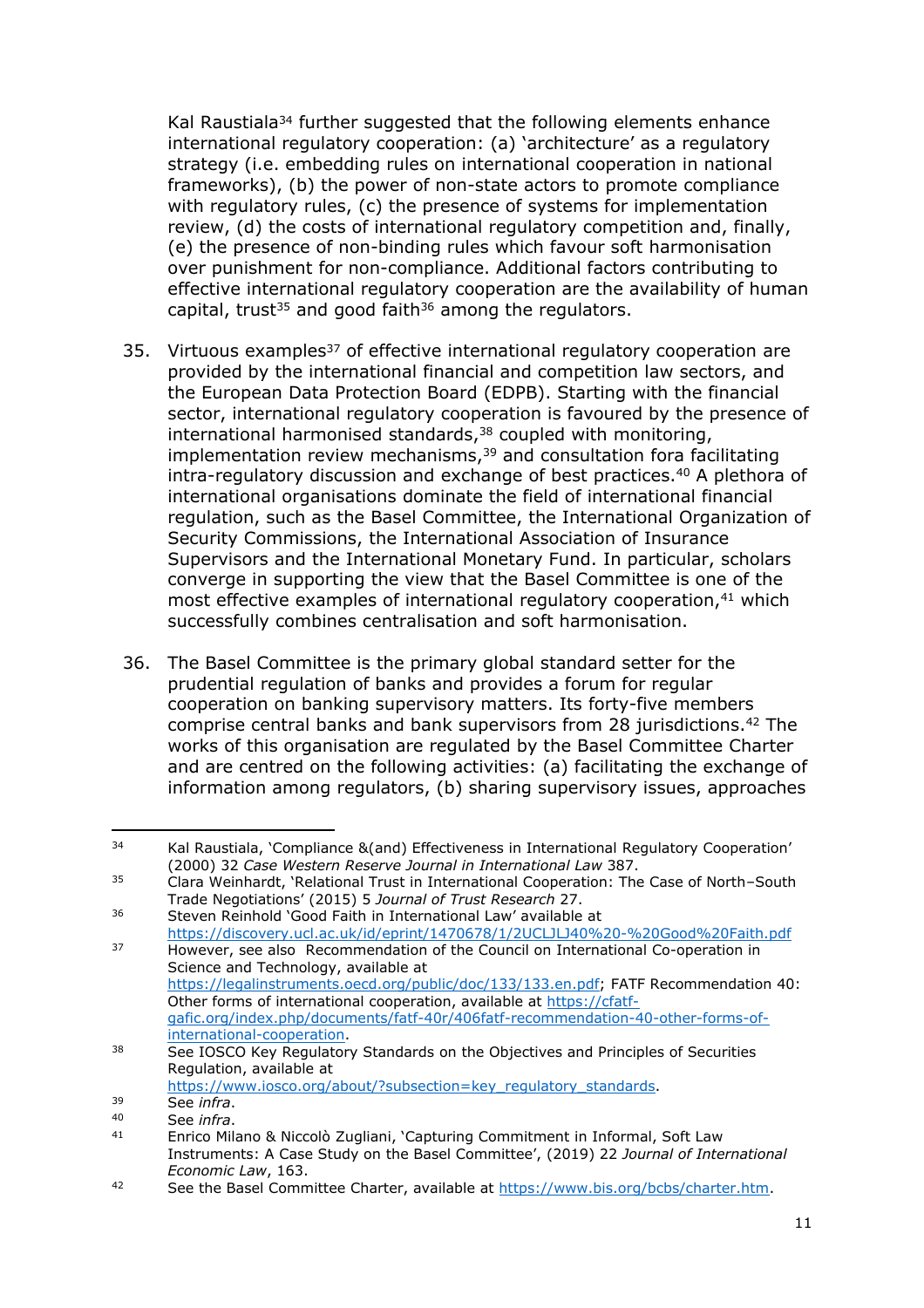and techniques to improve cross-border cooperation, (c) promoting global standards for regulation and monitoring the implementation of BCBS standards, (d) consulting with central banks and bank supervisory authorities and, finally, (e) addressing the regulatory and supervisory gaps posing risks to financial stability. While the ultimate decision-making and monitoring body is the Committee, numerous working groups, virtual networks and task forces facilitate international cooperation.<sup>43</sup>

- 37. Moving on to the competition sector, several initiatives have improved international regulatory cooperation. Scholarship<sup>44</sup> overall agrees that international regulatory cooperation in this field offers a very successful model, although different from that of the Basel Committee. Among the measures that have facilitated assistance among competition authorities, we should cite the OECD<sup>45</sup> Council Recommendation Concerning International Co-operation on Competition Investigations and Proceedings (OECD Recommendation). Differently from the Basel Committee, the OECD Recommendation promotes a more-decentralised framework in which national authorities have a leading role in governing the dynamics of intra-regulatory collaboration. Adopted in 2014, the OECD Recommendation<sup>46</sup> concentrates on the following measures to be adopted by national authorities to foster regulatory cooperation: (a) enhancing consultation and comity; (b) notifying competition investigations or proceedings to other authorities; (c) co-ordinating competition investigations and proceedings; (d) exchanging information in competition investigations and proceedings; (e) offering investigative assistance to other supervisors. The OECD Competition Committee is tasked with overseeing the implementation of the OECD Recommendation, inter alia, by offering a forum for exchange of information or considering developing model bilateral and/or multilateral agreements on international cooperation.
- 38. Finally, we should discuss the EDPB, which is an independent European body having a twofold role: first, it contributes to the consistent application of data protection rules throughout the European Union; second, it promotes cooperation between the EU's data protection authorities. The EDPB is directed by a Chair and Deputy Chairs and is composed of representatives of the EU national data protection authorities, and the European Data Protection Supervisor. The supervisory authorities of the EFTA EEA States are also members with regard to GDPR related matters and without the rights to vote and to be elected as chair or deputy chairs. The European Commission and – with regard to GDPRrelated matters – the EFTA Surveillance Authority have the right to

<sup>43</sup> See Article 9 of the Basel Committee Charter.<br>44 Aptenie Canobiance 8: Aranka Nagy 'Dougland

<sup>44</sup> Antonio Capobianco & Aranka Nagy, 'Developments in International Enforcement Co-Operation in the Competition Field' (2016) 7 *Journal of European Competition Law & Practice* 566.

<sup>45</sup> OECD, Recommendation of the Council Concerning International Co-operation on Competition Investigations and Proceedings, (2014) available at <https://legalinstruments.oecd.org/en/instruments/OECD-LEGAL-0408>.

<sup>46</sup> Although non-bindings, OECD recommendations accord great moral force ad representing the political will of the OECD signatory parties. There is the expectation that the parties will do their utmost to fully implement OCED recommendations.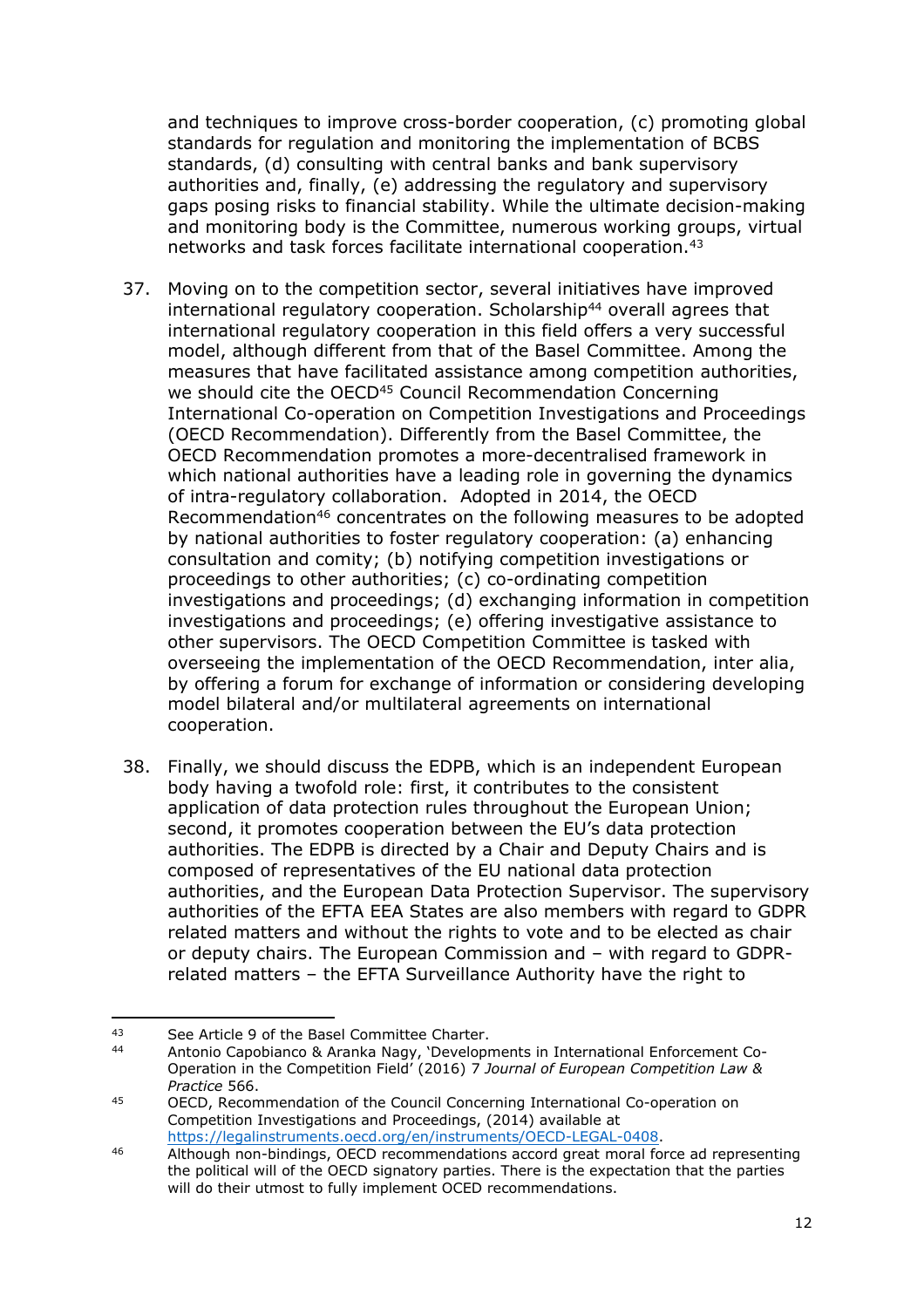participate in the activities and meetings of the Board without voting rights.

- 39. The EDPB's activities are governed by Rules of Procedure<sup>47</sup> which set out the principles guiding the endeavours of this authority, such as collegiality,<sup>48</sup> inclusiveness<sup>49</sup> and cooperation.<sup>50</sup> Article 9 of the EDPB Rules of Procedure allows the Chair to invite via the secretariat external experts, guests or other external parties to take part in a plenary meeting. The involvement of experts is particularly helpful to address issues which may not fall within the direct remit of the EDPB and to carry horizon scanning exercises. Along the same lines, the EDPB can also grant the status of permanent observer to public authorities supervising the implementation of data protection legislation which demonstrate a substantial interest in the implementation of EU data protection legislation.<sup>51</sup> The works of the EDPB are further supported by a Secretariat, in charge of providing analytical, administrative, logistical<sup>52</sup> and communication<sup>53</sup> assistance to the Board, and (co-)rapporteurs, which can be designated by the Board to assist the Secretariat for the drafting of documents, decisions or other measures by the expert subgroups and/or the Board.<sup>54</sup> Other rules stemming from the Rules of Procedure which positively influence international regulatory cooperation are disclosure duties on national authorities in transnational investigations<sup>55</sup> and the possibility to translate opinions and binding decisions adopted by the EDPB, which facilitates circulation.<sup>56</sup>
- 40. It is against this background that the effectiveness of the international cooperation of UK regulators should be assessed. Due to space constraints, the following sections will offer reflections on a selected UK regulator, the Information Commissioner's Office, as a case study. In our view, this regulator has taken positive steps towards effective international regulatory cooperation with its partners. Nevertheless, outstanding issues that negatively impact the effectiveness of international collaborations still remain. As mentioned, the proposed Digital Authority would be competent to facilitate and support effective cooperation with international regulators, relying on its specialised staff resources.
- 41. It should be preliminarily observed that the international cooperation of the Information Commissioner's Office is facilitated by Convention 108, adopted under the aegis of the Council of Europe, $57$  and its participation in

 $47 \qquad \qquad \mathsf{G}_{\mathsf{A}}$ [https://edpb.europa.eu/sites/default/files/files/file1/edpb\\_rop2\\_adopted\\_23112018\\_en.pd](https://edpb.europa.eu/sites/default/files/files/file1/edpb_rop2_adopted_23112018_en.pdf.pdf) [f.pdf.](https://edpb.europa.eu/sites/default/files/files/file1/edpb_rop2_adopted_23112018_en.pdf.pdf) 48 See Article 3 of the EDPB Rules of Procedure.<br>49 See Article 3 of the EDPB Bulse of Procedure.

See Article 3 of the EDPB Rules of Procedure.

 $50$  See Article 3 of the EDPB Rules of Procedure.<br> $51$  See Article 8 of the EDPB Rules of Procedure.

<sup>&</sup>lt;sup>51</sup> See Article 8 of the EDPB Rules of Procedure.<br>52 See Article 14 of the EDPB Rules of Procedure.

 $52$  See Article 14 of the EDPB Rules of Procedure.<br> $53$  See Article 17 of the EDPB Bules of Procedure.

 $53$  See Article 17 of the EDPB Rules of Procedure.<br> $54$  See Article 27 of the EDPB Rules of Procedure.

 $54$  See Article 27 of the EDPB Rules of Procedure.

 $55$  See Article 11 of the EDPB Rules of Procedure.<br> $56$  See Articles 10 and 11 of the EDPB Bulge of Pro-

See Articles 10 and 11 of the EDPB Rules of Procedure.

<sup>57</sup> Convention 108 lays down several cooperation obligations for the Information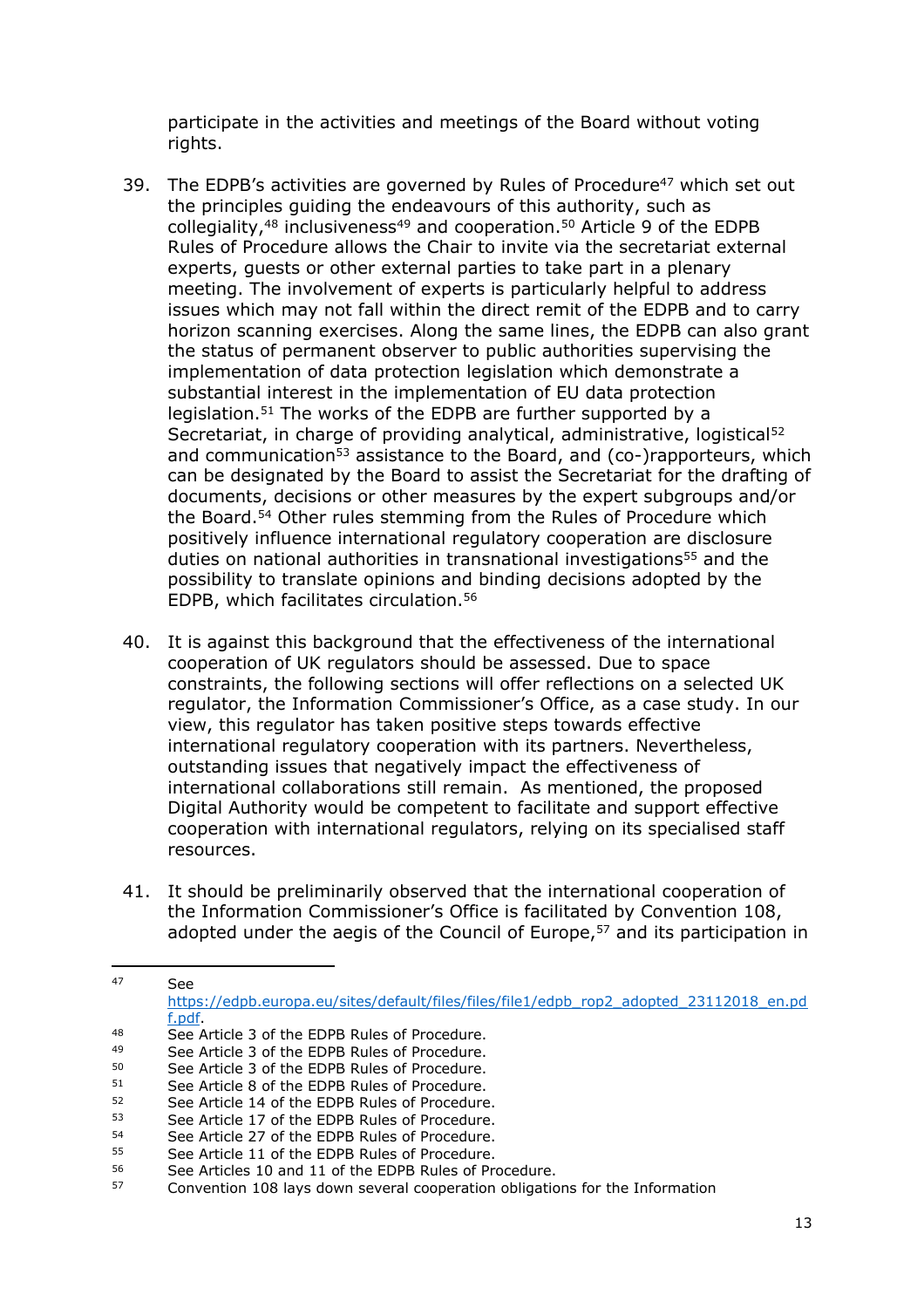various information exchange fora.<sup>58</sup> Moreover, Schedule 14 of the Data Protection Act 2018 provides guidance on cooperation and mutual assistance with other data protection supervisors located in the EU. In this respect, it should be noted that any modification of the current UK data protection framework which is liable to lower the standards of data protection currently in force could entail short-term and long-term adverse implications from the perspective of regulatory cooperation with the EU. First, the EU Commission may revoke the adequacy decision adopted in June 2021,<sup>59</sup> meaning that there would be no legal basis for the lawful transfer of data between the EU and the UK; second, trust among EU and other European regulators could be hindered in the long term. To maintain fruitful cooperation with the EU, regulatory alignment between the UK and the EU data protection frameworks remains of essence.

42. In addition, the Information Commissioner's Office currently follows an international strategy<sup>60</sup> which concentrates on four objectives:  $(a)$ operating as an influential data protection authority; (b) maximising its relevance and delivery against its objectives in an increasingly globalised world with rapid growth of online technologies; (c) ensuring that UK data protection law and practice is a benchmark for high global standards; (d) addressing the uncertainty of the legal protections for international data flows to and from the EU, and beyond, including adequacy. In the Information Commissioner's Office's International Strategy, mention is made of the intention of that authority 'to take part in international work to promote global data protection standards and the long-term aim of a global data protection and privacy agreement or treaty'.<sup>61</sup> The authority also intends to cooperate and team up with other international regulators.<sup>62</sup> Furthermore, the Information Commissioner's Office is willing to engage 'with international bodies and regulatory networks that do not focus on data protection but have an important influence on developing global standards that affect data protection.'<sup>63</sup>

Commissioner's Officer. These are included in Article 16 thereof, which establishes that the parties agree to cooperate and 'render each other mutual assistance in order to implement this Convention.' Furthermore, Article 17 provides three forms of cooperation among data protection authorities: (a) mutual assistance by exchanging relevant and useful information and co-operating with each other under the condition that, as regards the protection of personal data, all the rules and safeguards of this Convention are complied with; (b) co-ordinating investigations or interventions, or conducting joint actions; (c) providing information and documentation on their law and administrative practice relating to data protection. Convention 108 is available at [https://rm.coe.int/convention-108](https://rm.coe.int/convention-108-convention-for-the-protection-of-individuals-with-regar/16808b36f1) [convention-for-the-protection-of-individuals-with-regar/16808b36f1.](https://rm.coe.int/convention-108-convention-for-the-protection-of-individuals-with-regar/16808b36f1)

<sup>58</sup> See the Information Commissioner's Office participation in the Global Privacy Enforcement Network, [\(https://www.privacyenforcement.net/authorities-listings](https://www.privacyenforcement.net/authorities-listings)) and in the Global Privacy Assembly ([List](https://globalprivacyassembly.org/participation-in-the-assembly/list-of-accredited-members/) [of](https://globalprivacyassembly.org/participation-in-the-assembly/list-of-accredited-members/) [Accredited](https://globalprivacyassembly.org/participation-in-the-assembly/list-of-accredited-members/) [Members](https://globalprivacyassembly.org/participation-in-the-assembly/list-of-accredited-members/) - [Global](https://globalprivacyassembly.org/participation-in-the-assembly/list-of-accredited-members/) [Privacy](https://globalprivacyassembly.org/participation-in-the-assembly/list-of-accredited-members/) [Assembly\)](https://globalprivacyassembly.org/participation-in-the-assembly/list-of-accredited-members/).

<sup>59</sup> See decision on the adequate protection of personal data by the united kingdom -general data protection regulation en.pdf [\(europa.eu\)](https://ec.europa.eu/info/sites/default/files/decision_on_the_adequate_protection_of_personal_data_by_the_united_kingdom_-_general_data_protection_regulation_en.pdf).

<sup>60</sup> See Information Commissioner's Office International Strategy, available at [international](https://ico.org.uk/media/about-the-ico/documents/2014356/international-strategy-03.pdf)[strategy-03.pdf](https://ico.org.uk/media/about-the-ico/documents/2014356/international-strategy-03.pdf) [\(ico.org.uk\).](https://ico.org.uk/media/about-the-ico/documents/2014356/international-strategy-03.pdf)

<sup>&</sup>lt;sup>61</sup> Information Commissioner's Office International Strategy, page 6.<br> **Example:** Information Commissioner's Office International Strategy, page 5.

Information Commissioner's Office International Strategy, page 5.

<sup>63</sup> Information Commissioner's Office International Strategy, page 5.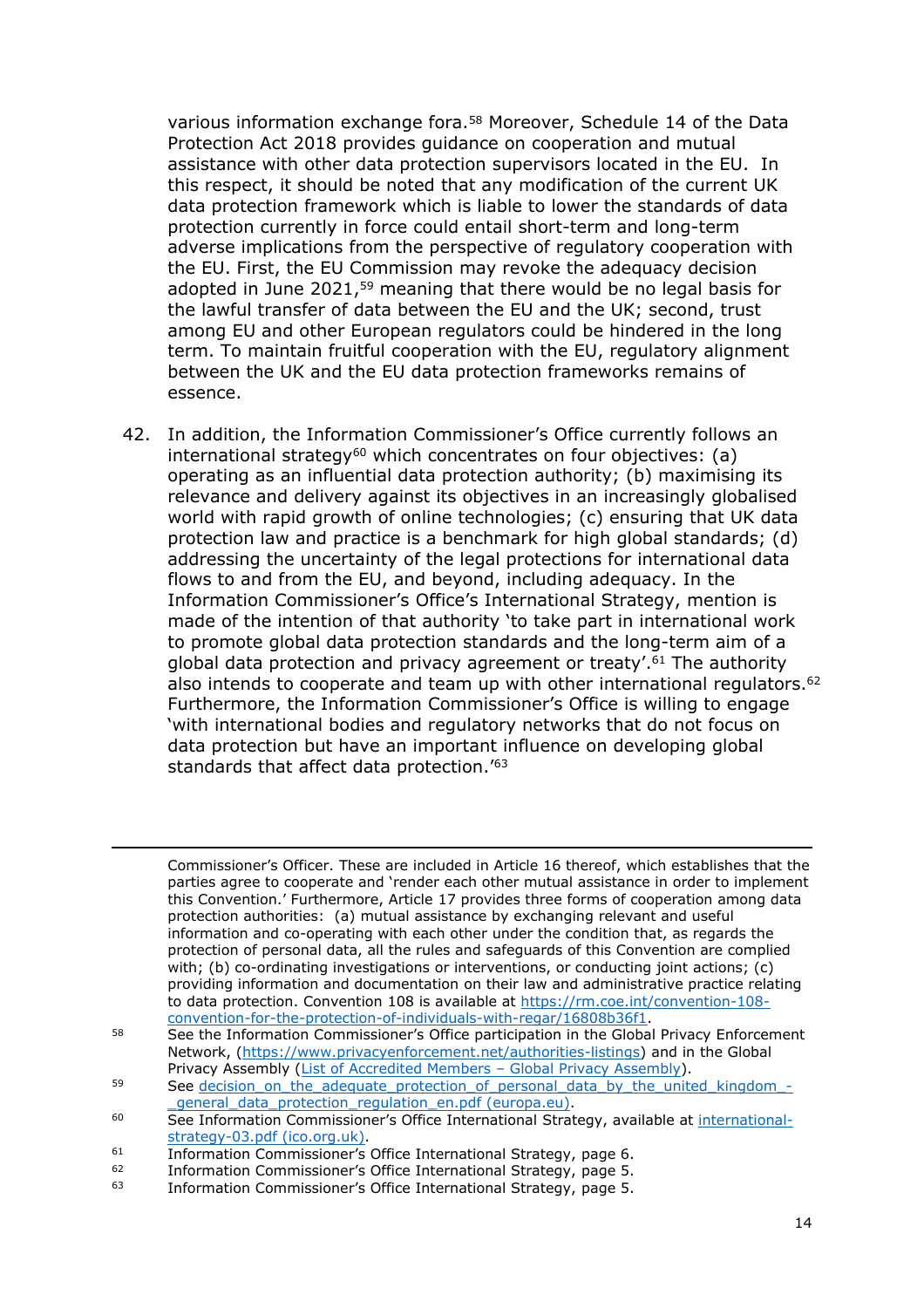43. While all the described measures and initiatives certainly favour effective international regulatory cooperation, more can be done. For instance, currently there are no international horizon scanning programme similar to that of the EDPB to which the Information Commissioner's Office is part. Furthermore, the current Information Commissioner's Office international strategy does not envisage the appointment of external observers or the creation of expert groups which could provide important cooperation tools. Finally, there is no centralised database on the international cooperation activities carried by the Information Commissioner's Office, and open questions remain on the availability of human resources of that authority that could engage in fostering collaboration with international partners. We therefore suggest that the creation of a Digital Authority would facilitate the completion of these tasks, while enhancing regulatory coordination with international partners.

#### **Are there any examples of strategic approaches to digital regulation in other countries from which the UK could learn?**

- 44. Some continental countries, such as Germany,<sup>64</sup> rely heavily on regulation through collective action. They create legal entitlements for consumer associations and trade associations to enforce various policies through courts (e.g. in consumer law, unfair competition law, or copyright law). The benefit of such a set-up is that such organizations themselves are in charge of making a change or bringing problematic practices to the public light. They do not need to wait for the regulator to agree with them and allocate resources to their cause. If such organizations persuade their membership, they can initiate actions, that ultimately serve the public interest and develop the law. They usually do so by seeking injunctions that are assessed by courts. Such an approach relies on more open-ended norms and partly also on the funding that is allocated to such organizations by the state. The courts play an important role in the development of the law in such systems. However, at its core, the regulation resulting from such a system is far from a top-down system, as many cases are resolved during the negotiations *before* any legal proceedings are initiated. The litigation thus serves only as a credible threat that facilitates negotiations.
- 45. The upcoming EU Digital Services Act<sup>65</sup> similarly tries to build societal capabilities instead of simply developing legal standards top-down. It tackles a broad set of digital content challenges not by concentrating its attention on platforms only, but by incentivizing the creation of an entire ecosystem around content disputes. The advantage of such an approach is that the legal rules try to identify benchmarks for the quality of behaviour (e.g. who is to be especially trusted under what circumstances), connect such status with advantages and then leave it to civil society, associations

<sup>&</sup>lt;sup>64</sup> See Reiner Muenker, 'Enforcement of unfair competition and consumer protection laws by a private business association in Germany: the Wettbewerbszentrale in 2015 (1) *Journal of Intellectual Property Law & Practice*, available at [https://www.wettbewerbszentrale.de/media/getlivedoc.aspx?id=35283.](https://www.wettbewerbszentrale.de/media/getlivedoc.aspx?id=35283)

<sup>65</sup> See Proposal for a Regulation on a Single Market for Digital Services (Digital Services Act) and amending Directive 2000/31/EC, e.g. solution in Art 19 for so called Trusted Flaggers or Art 18 for alternative dispute resolution.